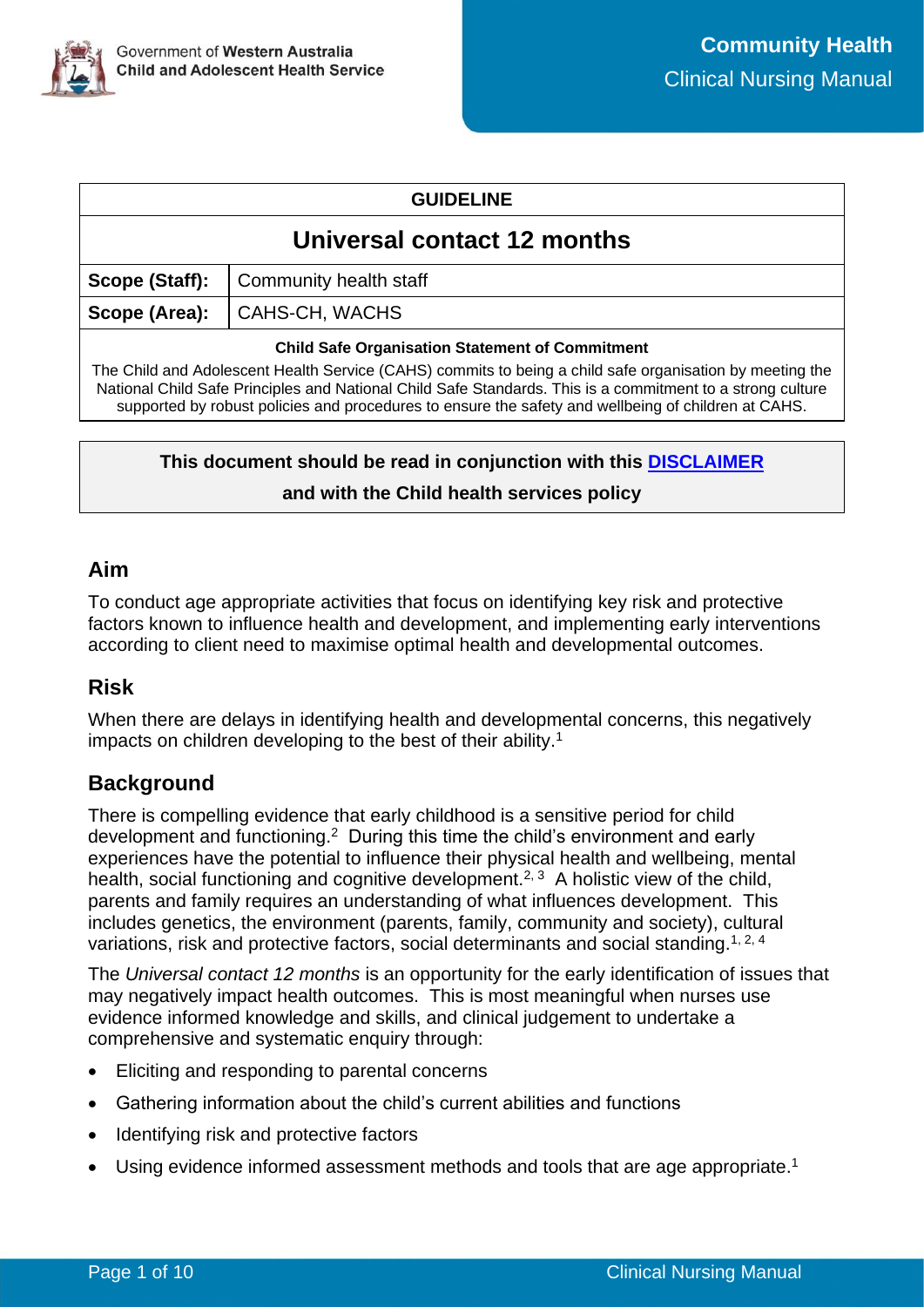# **Key Points**

- The *Universal contact 12 months* is offered to clients as a centre contact. In situations where an alternative venue is required, nurses will be aware of undertaking assessments accurately and safely.
- A comprehensive physical and developmental assessment of the infant will be conducted.
- The child is the focus of care and their best interests are the primary consideration in all decisions.
- Family-centred and strengths-based approaches are used, for a shared understanding of concerns and care planning that is proportionate to client needs.
- Nurses think critically and use the best available evidence in making decisions and providing care that is safe, appropriate and responsive.
- Establishes and sustains relationships by communicating effectively in the context of mutual trust and respect.

| <b>Steps</b>                                                                                                                                                                                                                                                                                                                                                                                                           | <b>Additional information</b>                                                                                                                                                                                                                                                                                                                                                                                                                                                                                                                                           |  |  |
|------------------------------------------------------------------------------------------------------------------------------------------------------------------------------------------------------------------------------------------------------------------------------------------------------------------------------------------------------------------------------------------------------------------------|-------------------------------------------------------------------------------------------------------------------------------------------------------------------------------------------------------------------------------------------------------------------------------------------------------------------------------------------------------------------------------------------------------------------------------------------------------------------------------------------------------------------------------------------------------------------------|--|--|
| <b>Client information</b>                                                                                                                                                                                                                                                                                                                                                                                              | Refer to the following for more information:                                                                                                                                                                                                                                                                                                                                                                                                                                                                                                                            |  |  |
| Prior to the contact review the client's<br>electronic health records, noting any<br>previously identified concerns and follow up<br>required.<br>At the start of the contact ensure clients are<br>correctly identified.<br>For clients new to Child Health Services,<br>enquire if the parents and/or caregivers will<br>identify the infant as of Aboriginal* descent,<br>updating child health records if required | Client identification procedure<br>In WACHS check for Child at Risk Alert.<br>In WACHS when a child has been identified<br>as being at risk of poor health, development<br>or wellbeing, the Enhanced Child Health<br>Schedule will be activated.<br>*OD 0435/13 - Within Western Australia, the term Aboriginal<br>is used in preference to Aboriginal and Torres Strait Islander,<br>in recognition that Aboriginal people are the original<br>inhabitants of Western Australia. No disrespect is intended to<br>our Torres Strait Islander colleagues and community. |  |  |
| <b>Child health and wellbeing</b>                                                                                                                                                                                                                                                                                                                                                                                      | Refer to the following for more information:                                                                                                                                                                                                                                                                                                                                                                                                                                                                                                                            |  |  |
| Elicit and respond to parental concerns<br>about their child's health and<br>development.                                                                                                                                                                                                                                                                                                                              | Ages and Stages Questionnaires ®<br>guideline<br>Breastfeeding and lactation concerns -<br>$\bullet$                                                                                                                                                                                                                                                                                                                                                                                                                                                                    |  |  |
| <b>Nutrition</b>                                                                                                                                                                                                                                                                                                                                                                                                       | assessment procedure<br>Growth birth - 18 years guideline                                                                                                                                                                                                                                                                                                                                                                                                                                                                                                               |  |  |
| Protect, promote and support<br>breastfeeding, with solid foods providing<br>an increasing proportion of energy intake<br>after 12 months of age.                                                                                                                                                                                                                                                                      | Head circumference assessment<br>procedure<br>Hearing and Ear Health guideline<br>$\bullet$<br>Hip assessment procedure<br>$\bullet$                                                                                                                                                                                                                                                                                                                                                                                                                                    |  |  |
| Document infant feeding status.                                                                                                                                                                                                                                                                                                                                                                                        | Let's Sleep: Facilitator Guide<br>$\bullet$                                                                                                                                                                                                                                                                                                                                                                                                                                                                                                                             |  |  |
| <b>Physical assessment</b>                                                                                                                                                                                                                                                                                                                                                                                             | Length assessment procedure<br>How children develop resource                                                                                                                                                                                                                                                                                                                                                                                                                                                                                                            |  |  |
| Conduct a physical assessment,                                                                                                                                                                                                                                                                                                                                                                                         |                                                                                                                                                                                                                                                                                                                                                                                                                                                                                                                                                                         |  |  |

## **Process**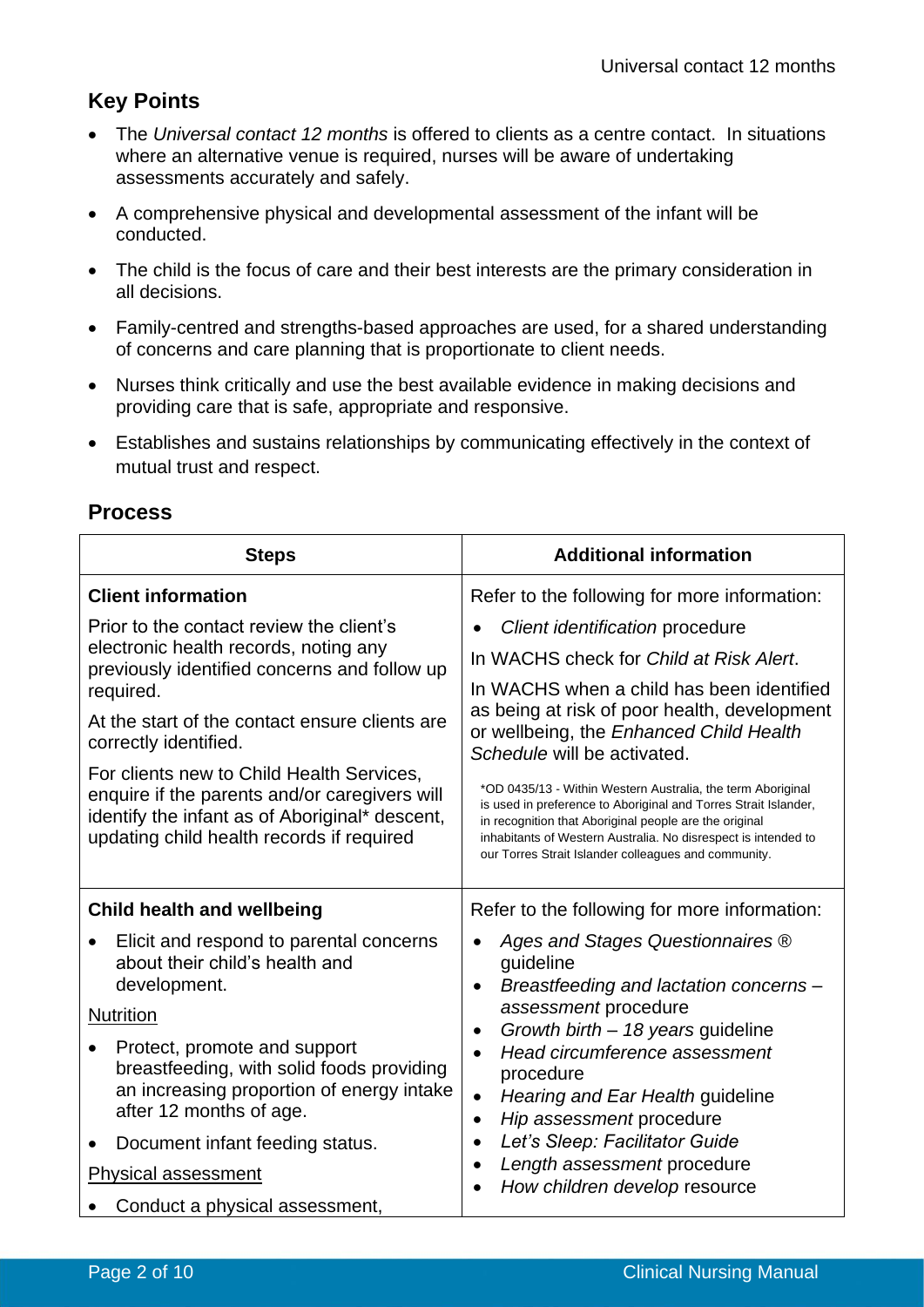| <b>Steps</b>             |                                                                                                                               | <b>Additional information</b>                                                                                                         |  |  |
|--------------------------|-------------------------------------------------------------------------------------------------------------------------------|---------------------------------------------------------------------------------------------------------------------------------------|--|--|
|                          | including indicators for child abuse.                                                                                         | Nutrition for children - birth to 12<br>$\bullet$                                                                                     |  |  |
|                          | Conduct an oral health assessment and<br>discuss oral hygiene.                                                                | months guideline<br>Nutrition for children $-$ 1 to 11 years<br>$\bullet$<br>guideline                                                |  |  |
|                          | Enquire about testicular descent.                                                                                             | Otoscopy procedure<br>$\bullet$                                                                                                       |  |  |
|                          | Conduct otoscopy and tympanometry<br>assessments for all Aboriginal* children<br>at Universal and Universal Plus<br>contacts. | Oral health examination procedure<br>$\bullet$<br>Physical Assessment 0-4 years<br>guideline<br>Sleep guideline<br>$\bullet$          |  |  |
| <b>Growth assessment</b> |                                                                                                                               | Testes examination procedure<br>$\bullet$<br>Tympanometry procedure                                                                   |  |  |
|                          | Conduct a growth assessment including<br>weight, length and head circumference.                                               | Vision guideline<br>Weight assessment 0-2 years procedure                                                                             |  |  |
|                          | Document growth measurements and<br>interpret growth trajectories using:                                                      | <b>Physical assessment</b>                                                                                                            |  |  |
|                          | Electronic records<br>$\Omega$                                                                                                | When undertaking a physical assessment,<br>focus on general appearance, oral health,                                                  |  |  |
|                          | World Health Organization (WHO)<br>$\circ$                                                                                    | skin integrity and testicular descent.                                                                                                |  |  |
|                          | 0-2 years growth charts                                                                                                       | <b>Growth assessment</b>                                                                                                              |  |  |
|                          | Discuss growth patterns and findings<br>with parents.                                                                         | Document outcomes of the growth<br>assessment in electronic records, including                                                        |  |  |
|                          | Developmental assessment                                                                                                      | care planning for identified deviations from<br>normal.                                                                               |  |  |
|                          | Conduct an observational assessment<br>and complete the following:                                                            | Discuss with parents expected growth<br>patterns, trajectories and percentiles,                                                       |  |  |
|                          | ASQ-3™ or ASQ-TRAK where<br>$\Omega$<br>culturally appropriate                                                                | reinforcing that growth charts are used as<br>part of a holistic assessment for infant                                                |  |  |
|                          | Hip assessments<br>$\circ$                                                                                                    | health and wellbeing.                                                                                                                 |  |  |
|                          | Social and emotional assessment                                                                                               | Developmental assessment                                                                                                              |  |  |
| Conduct the following:   |                                                                                                                               | Discuss how the early identification and<br>intervention of ear infections can have a                                                 |  |  |
|                          | ASQ:SE-2™<br>$\circ$                                                                                                          | positive impact on children achieving                                                                                                 |  |  |
|                          | <b>Sleep</b>                                                                                                                  | appropriate hearing and speech milestones,<br>and future learning outcomes.                                                           |  |  |
|                          | Enquire about awake and sleeping<br>patterns, providing information and                                                       | Developmental assessments include:                                                                                                    |  |  |
|                          | support as required.                                                                                                          | Fine motor                                                                                                                            |  |  |
| Immunisation             |                                                                                                                               | <b>Hearing behaviours</b><br>$\bullet$                                                                                                |  |  |
|                          | Enquire about immunisation status.                                                                                            | Posture and large movements<br>$\bullet$                                                                                              |  |  |
|                          |                                                                                                                               | Social behaviour and play<br>$\bullet$                                                                                                |  |  |
|                          |                                                                                                                               | Speech, language and communication<br>$\bullet$                                                                                       |  |  |
|                          |                                                                                                                               | <b>Vision behaviours</b>                                                                                                              |  |  |
|                          |                                                                                                                               | <b>Immunisation - Promote immunisation</b><br>uptake if not fully vaccinated for age by<br>reinforcing the WA Vaccination Schedule in |  |  |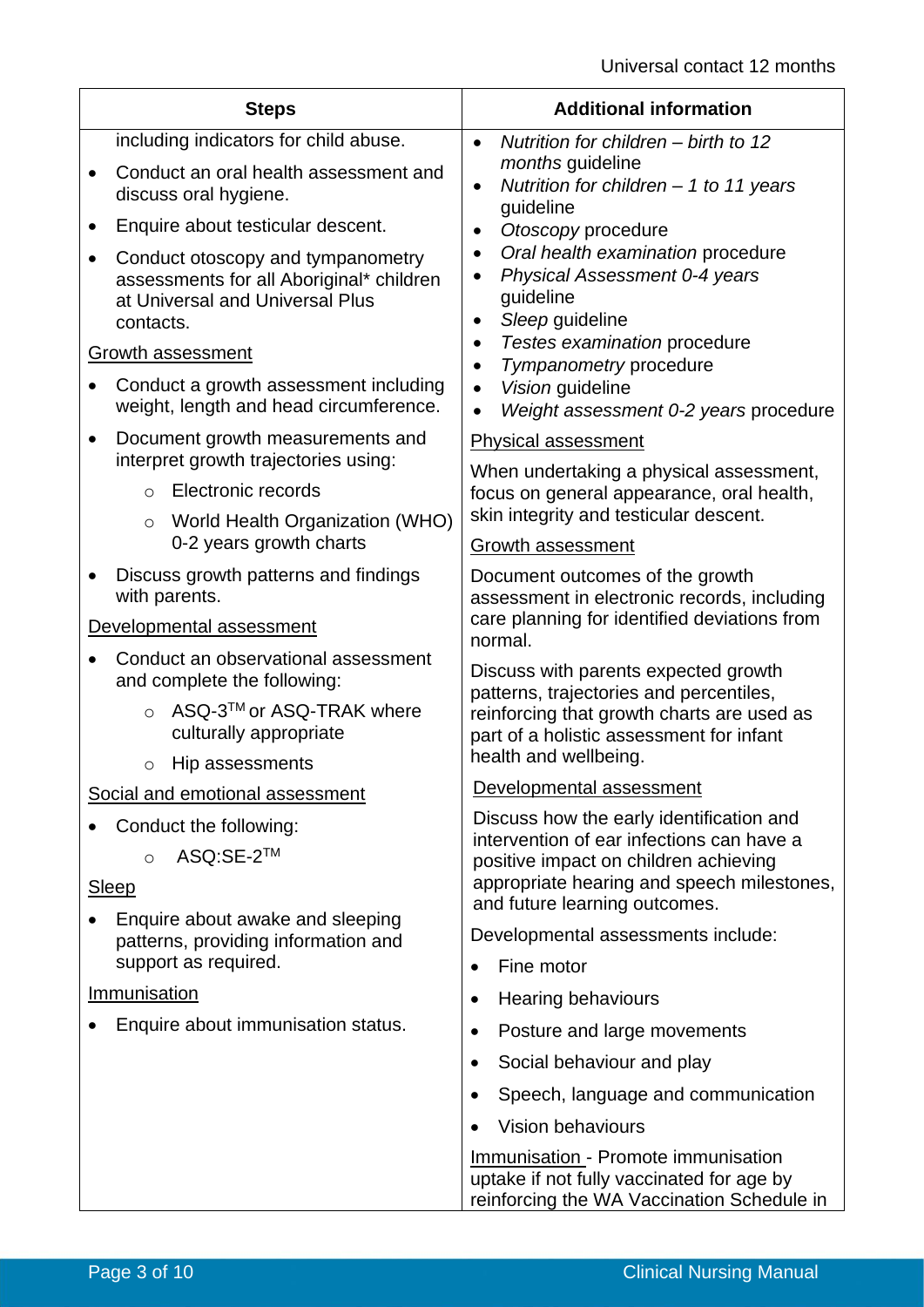| <b>Steps</b>                         |                                                                                                                        | <b>Additional information</b>                                                                                                                                                |  |
|--------------------------------------|------------------------------------------------------------------------------------------------------------------------|------------------------------------------------------------------------------------------------------------------------------------------------------------------------------|--|
|                                      |                                                                                                                        | the PHR and promoting local options to<br>access immunisation.                                                                                                               |  |
| <b>Maternal health and wellbeing</b> |                                                                                                                        | Refer to the following for more information:                                                                                                                                 |  |
|                                      | Promote breastfeeding and lactation.                                                                                   | <b>Breastfeeding Assessment Guide form</b><br>Breastfeeding deviations from normal<br>$\bullet$<br>protocol<br>Nutrition for children - birth to 12<br>months guideline      |  |
| <b>Family health and wellbeing</b>   |                                                                                                                        | Refer to the following for more information:                                                                                                                                 |  |
|                                      | Elicit and respond to parental concerns<br>and provide interventions as required.                                      | Genogram resource<br>Family and domestic violence protocol<br>$\bullet$                                                                                                      |  |
| $\bullet$                            | Update family history related to health,<br>relationships, family support, risk and<br>protective factors as required. | Indicators of Need resource<br>$\bullet$<br>Perinatal and infant mental health<br>guideline                                                                                  |  |
|                                      | Conduct emotional and social wellbeing<br>screening.                                                                   | Nurses will reinforce client strengths and<br>explore strategies to mitigate the effect of                                                                                   |  |
|                                      | Complete the Edinburgh<br>$\circ$<br><b>Postnatal Depression Scale</b><br>(EPDS)                                       | risks.<br>It is recognised there are diverse family<br>structures and relevant caregivers are                                                                                |  |
|                                      | <b>Conduct Family and domestic violence</b><br>(FDV) screening.                                                        | invited to engage with community health<br>services.                                                                                                                         |  |
|                                      | ○ Complete the Screening For<br><b>Family and Domestic Violence</b><br>form (FDV 950)                                  |                                                                                                                                                                              |  |
|                                      | Promote healthy nutrition and physical<br>activity.                                                                    |                                                                                                                                                                              |  |
|                                      | <b>Anticipatory guidance</b>                                                                                           | The list of anticipatory topics is of relevance                                                                                                                              |  |
|                                      | <b>Behaviour</b>                                                                                                       | for the 12 month contact. However, nurses<br>will prioritise discussions according to client                                                                                 |  |
|                                      | Child care                                                                                                             | need.                                                                                                                                                                        |  |
|                                      | Child development                                                                                                      | Refer to the following for more information:                                                                                                                                 |  |
|                                      | Communication, speech and language                                                                                     | How children develop resource<br>٠                                                                                                                                           |  |
|                                      | Immunisation                                                                                                           | Let's Sleep: Facilitator Guide<br>$\bullet$<br>Physical Assessment 0-4 years<br>$\bullet$                                                                                    |  |
|                                      | Ensure client awareness of the<br>$\circ$                                                                              | guideline                                                                                                                                                                    |  |
|                                      | <b>WA Vaccination Schedule</b><br>information in the PHR                                                               | Sleep guideline<br>$\bullet$                                                                                                                                                 |  |
|                                      | Injury prevention<br>Emerging skill development<br>$\circ$                                                             | Discuss supporting child development and<br>children's needs, whilst developing an<br>understanding of the support parents need,<br>to raise thriving children. <sup>5</sup> |  |
|                                      | <b>Nutrition</b>                                                                                                       | Discuss the importance of role modelling for                                                                                                                                 |  |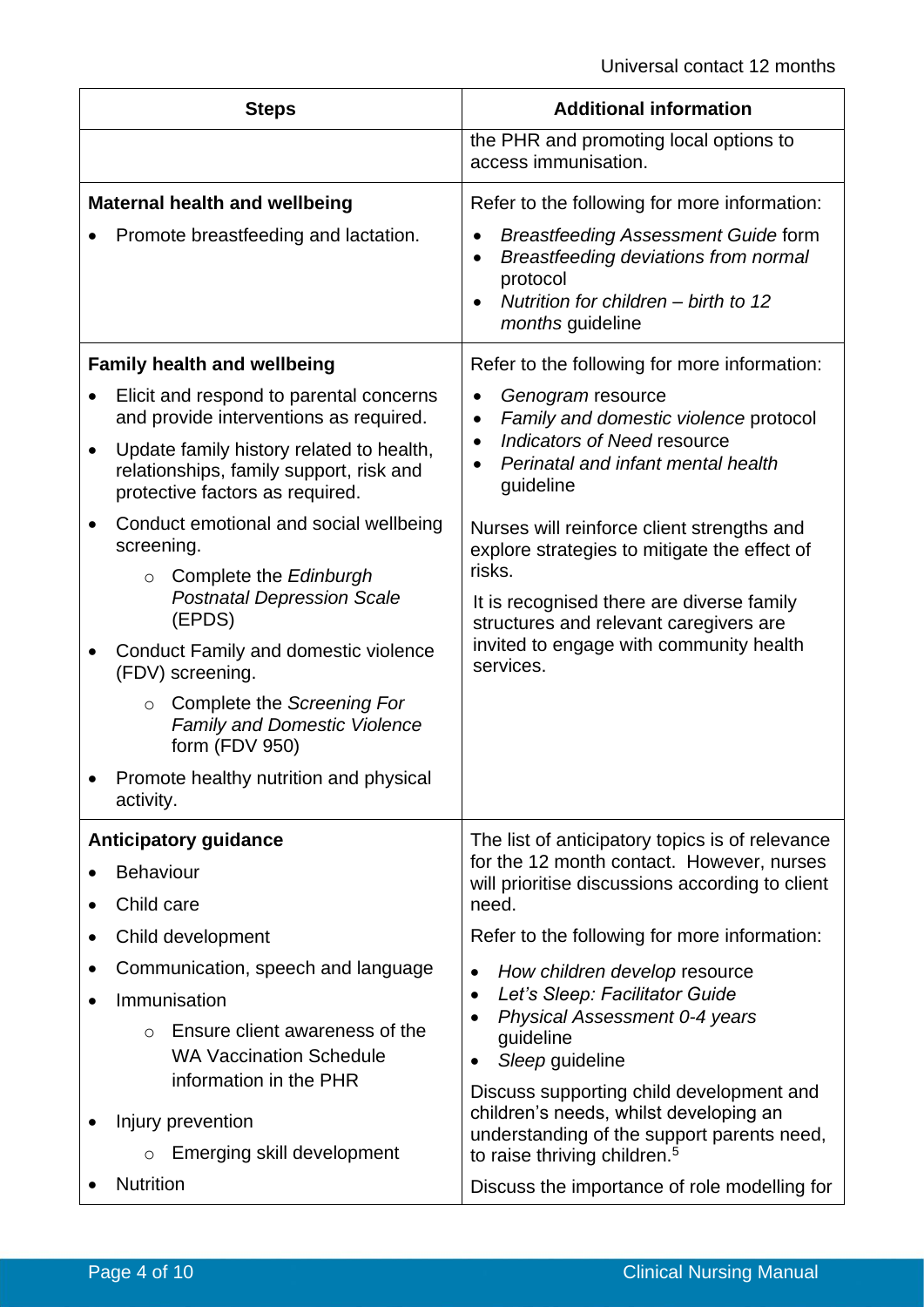| <b>Steps</b> |                                                                                                                                                                                                                                     | <b>Additional information</b>                                                                                                                                                                                                                                                                                                                                                                                                                         |  |
|--------------|-------------------------------------------------------------------------------------------------------------------------------------------------------------------------------------------------------------------------------------|-------------------------------------------------------------------------------------------------------------------------------------------------------------------------------------------------------------------------------------------------------------------------------------------------------------------------------------------------------------------------------------------------------------------------------------------------------|--|
|              | Parents returning to work<br>Play and physical activity<br>Playgroups<br>Reading<br>Screen time<br>Not recommended for children<br>$\Omega$<br>under 2 years, other than video-<br>chatting<br>Sleep and settling<br>Sun protection | healthy nutrition, including how to create<br>positive mealtime environments. Discuss<br>age appropriate nutritional requirements,<br>family foods and transitioning to a cup.<br>Promote healthy growth and development<br>by encouraging the recommended balance<br>of physical activity, high-quality sedentary<br>behaviour and sufficient sleep (Australian<br>24-Hours Movement Guidelines for the<br>Early Years).                             |  |
|              | <b>Toilet training</b><br><b>Parent education and resources</b><br>Offer information about relevant<br>community services, resources and<br>where to get help.                                                                      | Offer clients resources listed in the Practice<br>guide for Community Health Nurses.<br>Nurses are encouraged to be aware of the<br>availability of local resources, including<br>those listed in the PHR.                                                                                                                                                                                                                                            |  |
| $\bullet$    | <b>Care planning</b><br>Promote Universal contact 2 years<br>appointment.<br>Respond to identified needs by planning<br>additional contacts and/or referral to<br>relevant services and programs.                                   | Refer to the following for more information:<br>Groups for parents guideline<br>Offer the following Community Health group<br>programs as required:<br>Let's sleep: a targeted service for clients<br>with 6 to 12 month olds experiencing<br>sleep and settling difficulties<br>Circle of Security - Parenting: a<br>$\bullet$<br>targeted service to help parents<br>understand their child's emotions<br>(suitable from four months to six years). |  |

# **Documentation**

Nurses maintain accurate, comprehensive and contemporaneous documentation of assessments, planning, decision making and evaluations; in electronic and/or MR600 child health records.

| <b>References</b> |                                                                                                                                             |  |
|-------------------|---------------------------------------------------------------------------------------------------------------------------------------------|--|
| 1.                | Sharma A, Cockerill H. From birth to five years: Practical developmental<br>examination. Routledge. 2014.                                   |  |
| 2.                | Department of Health. National Action Plan for the Health of Children and Young<br>People 2020-2030. Department of Health. Australia. 2019. |  |
| 3.                | Western Australian Government. Our Priorities Sharing Prosperity. Department of                                                             |  |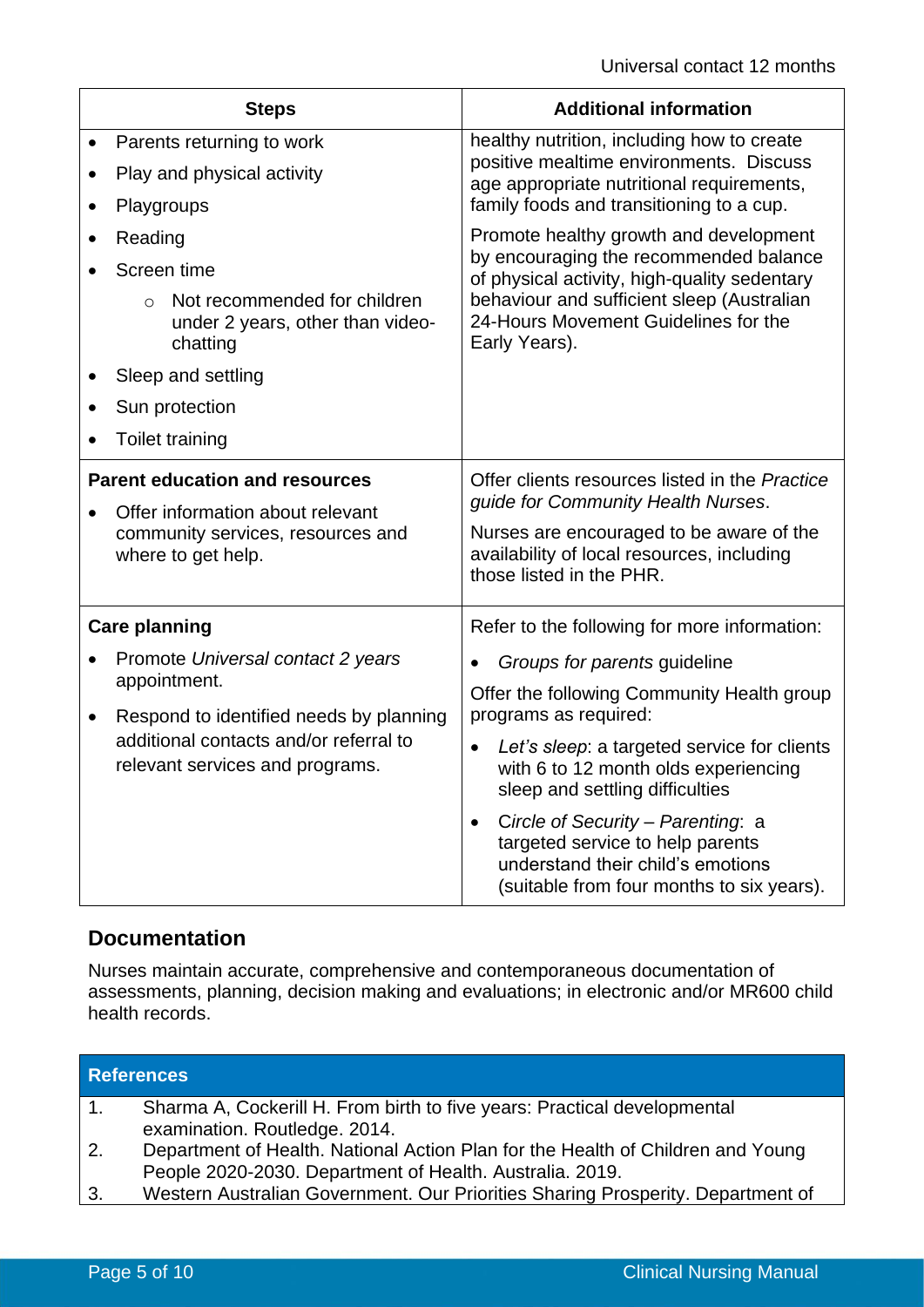| the Premier and Cabinet. Western Australia, 2019. |
|---------------------------------------------------|
|---------------------------------------------------|

4. Moore T, Arefadib N, Deery A, West S. The First Thousand Days: An Evidence Paper. Victoria. Centre for Community Child Health, Murdoch Children's Research Institute. 2017.

5. McCormack D, Taylor L. Putting children first: Changing how we communicate with parents to improve children's outcomes. Child Family Community Australia. 2019. [https://aifs.gov.au/cfca/events/putting-children-first-changing-how-we-communicate](https://aifs.gov.au/cfca/events/putting-children-first-changing-how-we-communicate-parents-improve-childrens-outcomes)[parents-improve-childrens-outcomes.](https://aifs.gov.au/cfca/events/putting-children-first-changing-how-we-communicate-parents-improve-childrens-outcomes)

#### **Related policies, procedures and guidelines**

The following documents can be accessed in the **Clinical Nursing Manual** via the [HealthPoint](https://healthpoint.hdwa.health.wa.gov.au/policies/Pages/CACH-Community-Health.aspx) link, [Internet](https://ww2.health.wa.gov.au/About-us/Child-and-Adolescent-Health-Service/Child-and-Adolescent-Community-Health/Professional-resources/Community-Health-Clinical-Nursing-Manual) link or for WACHS staff in the [WACHS Policy](https://healthpoint.hdwa.health.wa.gov.au/policies/Pages/WACHS%20Policy%20Pages/WACHS-Policies.aspx) link

Ages and Stages Questionnaires ®

Breastfeeding and lactation concerns - assessment

Breastfeeding protection, promotion and support

Child health services

Clients of concern management

Corneal light reflex test

Drop-in session

Family and domestic violence

Groups for parents

Growth birth – 18 years

Growth faltering

Head circumference

Hearing and Ear Health

Hip assessment

Length assessment 0-2 years

Nutrition for children – birth to 12 months

Nutrition for children – 1 to 11 years

Oral health examination

**Otoscopy**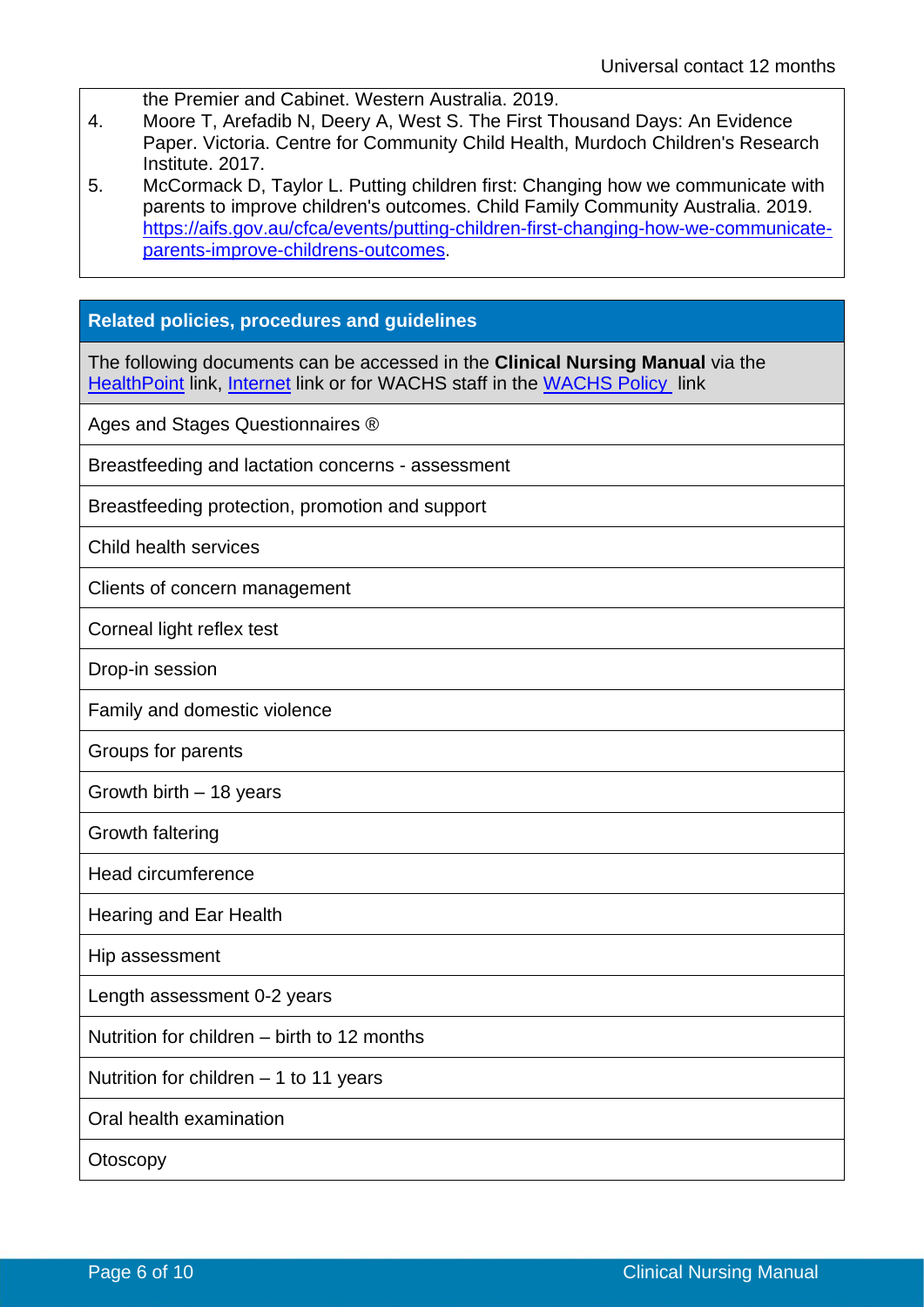| Perinatal and infant mental health                                                    |
|---------------------------------------------------------------------------------------|
| Physical assessment 0-4 years                                                         |
| Red reflex test                                                                       |
| Sleep                                                                                 |
| <b>Testes examination</b>                                                             |
| Tympanometry                                                                          |
| Vision                                                                                |
| Vulnerable populations                                                                |
| Weight assessment 0-2 years                                                           |
| The following documents can be accessed in the <b>CAHS-CH Operational Manual</b>      |
| <b>Client identification</b>                                                          |
| <b>Consent for services</b>                                                           |
| Consent for release of client information                                             |
| Home and community visits                                                             |
| Working alone                                                                         |
| The following document can be accessed in CAHS Policy                                 |
| <b>Child Safety and Protection Policy</b>                                             |
| The following documents can be accessed in WACHS Policy                               |
| Consent for Sharing of Information: Child 0-17                                        |
| <b>Enhanced Child Health Schedule</b>                                                 |
| Ear Health Checks for Aboriginal Children                                             |
| Identifying and Responding to Family and Domestic Violence                            |
| <b>Patient identification</b>                                                         |
| <b>WebPAS Child at Risk Alert</b>                                                     |
| Working in isolation – Minimum safety and security standards for all staff            |
| The following documents can be accessed in the Department of Health Policy Frameworks |
| Clinical Handover Policy (MP0095)                                                     |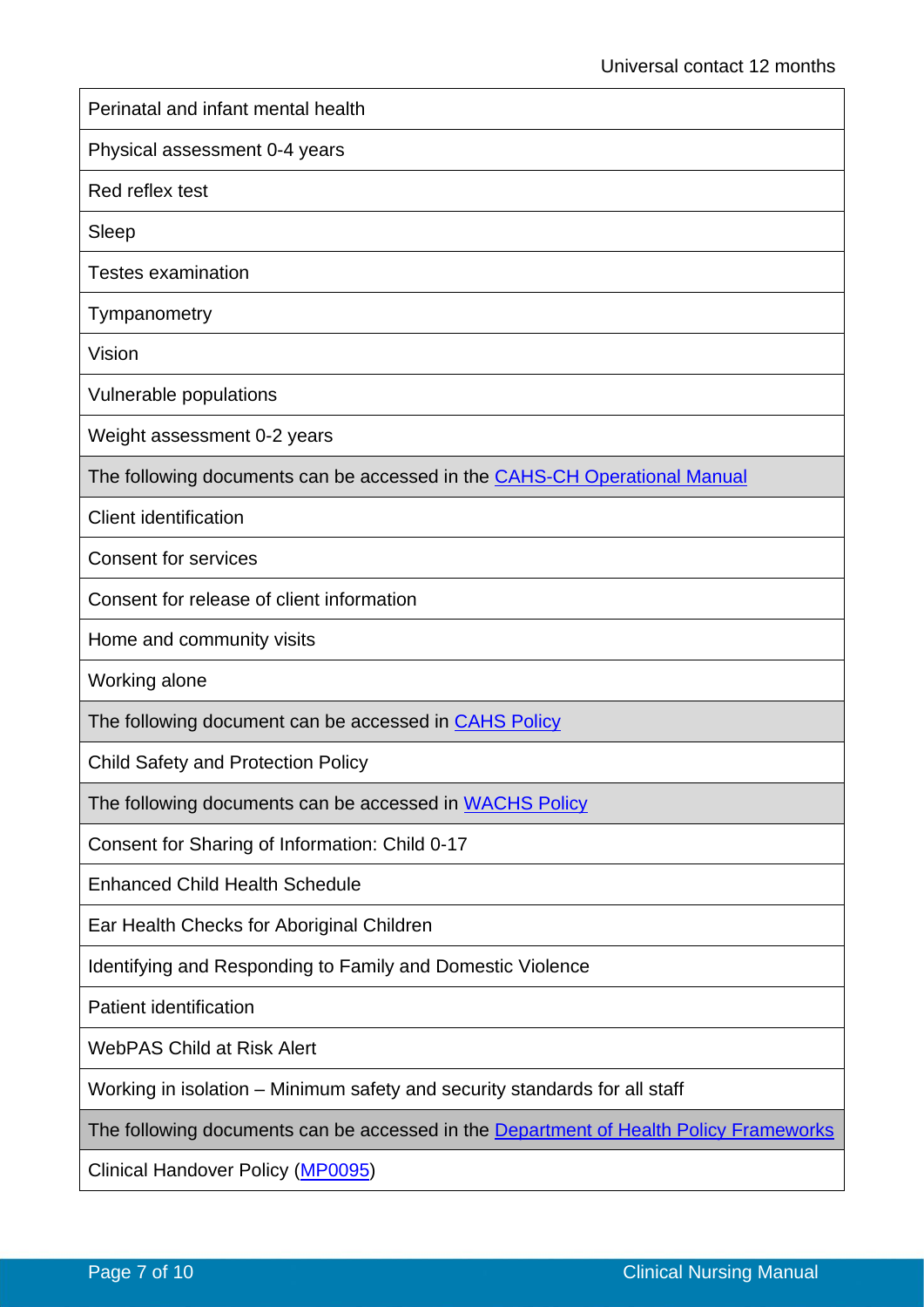Patient Confidentiality Policy [\(MP0010/16\)](https://ww2.health.wa.gov.au/About-us/Policy-Frameworks/Search?site=policyFrameworks&searchStr=paient%20confidentiality&pn=&fr=999&df=&dt=&sb=Relevance&do=DESC)

WA Health Consent to Treatment Policy [\(0657/16\)](https://ww2.health.wa.gov.au/About-us/Policy-frameworks/Clinical-Governance-Safety-and-Quality/Mandatory-requirements/WA-Health-Consent-to-Treatment-Policy)

WA Health System Language Services Policy [\(MP0051/17\)](https://ww2.health.wa.gov.au/About-us/Policy-frameworks/Communications/mandatory/WA-Health-System-Language-Services-Policy)

### **Related CAHS-CH forms**

The following forms can be accessed from the [CAHS-Community Health Forms](https://cahs-healthpoint.hdwa.health.wa.gov.au/cach/forms/Pages/default.aspx) page on **HealthPoint** 

Breastfeeding Assessment Guide form (CHS012)

### **Related CAHS-CH resources**

The following resources can be accessed from the [CAHS-Community Health Resources](https://cahs-healthpoint.hdwa.health.wa.gov.au/cach/resources/Pages/default.aspx) page on HealthPoint

Genogram

How children develop

Indicators of Need

Let's Sleep: Facilitator Guide

Parent Resources for Universal Contacts

Practice guide for Community Health Nurses

**Related internal resources** 

[Guidelines for Protecting Children 2020](https://cahs-healthpoint.hdwa.health.wa.gov.au/directory/SPOCC/Documents/Guidelines%20for%20the%20Protection%20of%20Children.pdf)

**Related external resources** 

Ages and Stages Questionnaires ® ASQ-3 Quick Start Guide

Ages and Stages Questionnaires ® ASQ:SE-2 Quick Start Guide

[Australian 24-Hour Movement Guidelines for the Early Years \(birth to 5 years\)](https://www1.health.gov.au/internet/main/publishing.nsf/Content/DAAD9AEB38F655D6CA257C75001B546D/$File/24hrGuidleines-Factsheet-fa-0-5.pdf)

[Australian Breastfeeding Association](https://www.breastfeeding.asn.au/) Helpline 1800 686 268 is available 24 hours a day and 7 days a week. For clients requiring an interpreter phone the Translating and Interpreting Service (TIS) 131 450 and ask TIS to call the Breastfeeding Helpline.

[Australian Dietary Guidelines](https://www.eatforhealth.gov.au/guidelines/about-australian-dietary-guidelines)

Book: Mary Sheridan's From Birth To Five Years Children's Developmental Progress. 2014. Ajay Sharma and Helen Cockerill.

Book: From Birth To Five Years Practical Developmental Examination. 2014. Ajay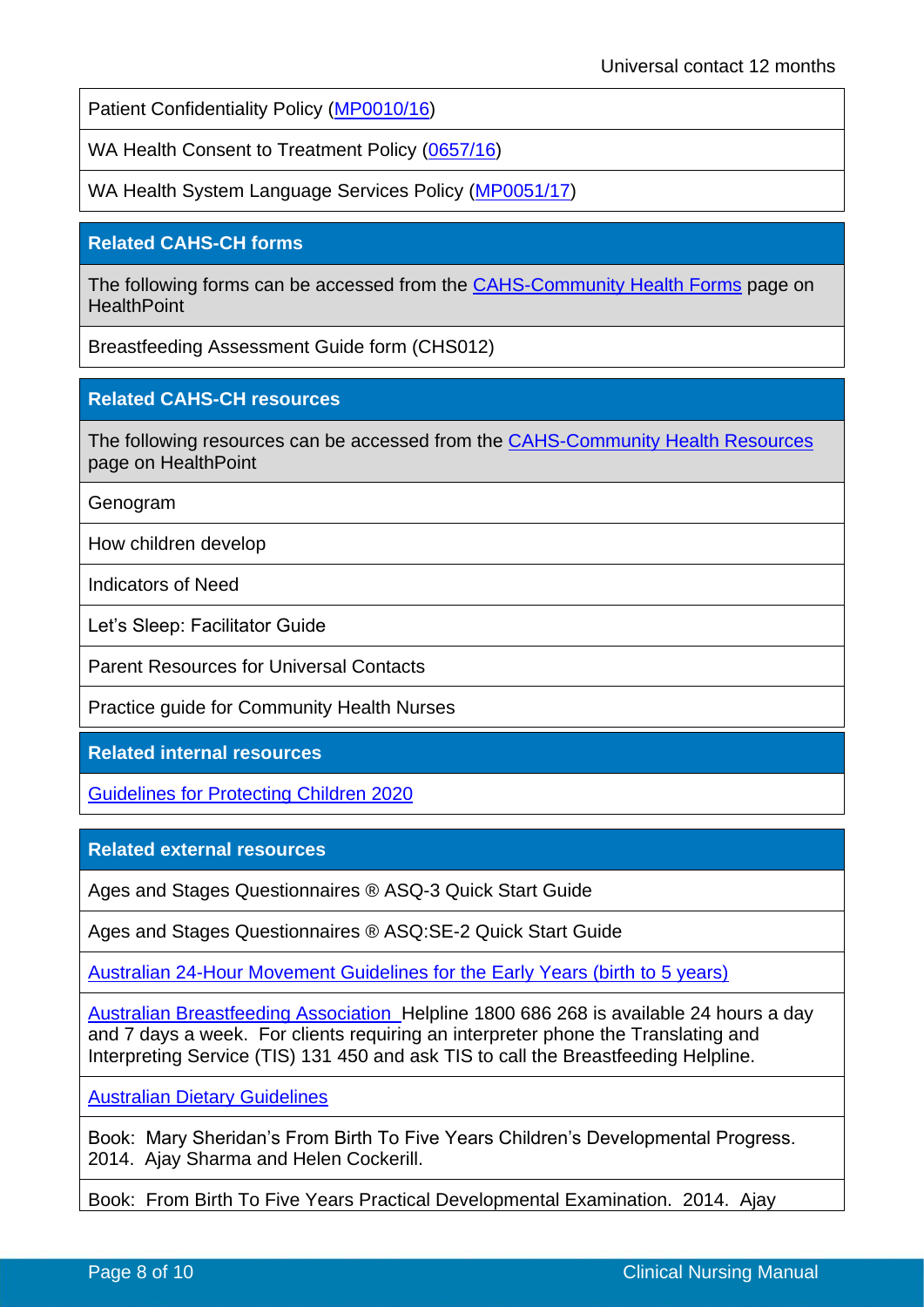Sharma and Helen Cockerill.

#### **[Healthy WA](https://healthywa.wa.gov.au/)**

[Infant Feeding Guidelines](https://www.eatforhealth.gov.au/sites/default/files/files/the_guidelines/n56_infant_feeding_guidelines_160822(1).pdf) - Information for health workers (National Health and Medical Research Council)

[Kidsafe WA](http://www.kidsafewa.com.au/)

**[Ngala](http://www.ngala.com.au/)** 

[MyChild](https://mychild.gov.au/) - Australia's online child care portal. On this website you will find information on different types of child care

Nursing and Midwifery Board of Australia. [Code of conduct for nurses and Code of](https://www.nursingmidwiferyboard.gov.au/Codes-Guidelines-Statements/Professional-standards.aspx)  [conduct for midwives.](https://www.nursingmidwiferyboard.gov.au/Codes-Guidelines-Statements/Professional-standards.aspx) 2018

Nursing and Midwifery Board of Australia. [Registered Nurses Standards for Practice.](https://www.nursingmidwiferyboard.gov.au/codes-guidelines-statements/professional-standards/registered-nurse-standards-for-practice.aspx) 2016.

[Playgroup WA](http://playgroupwa.com.au/?bcsi_scan_313cddce030931be=0)

[Raising Children Network](http://raisingchildren.net.au/) 

[Red Nose Australia](https://rednose.com.au/)

[SunSmart Cancer Council of Western Australia](https://www.cancerwa.asn.au/prevention/sunsmart/)